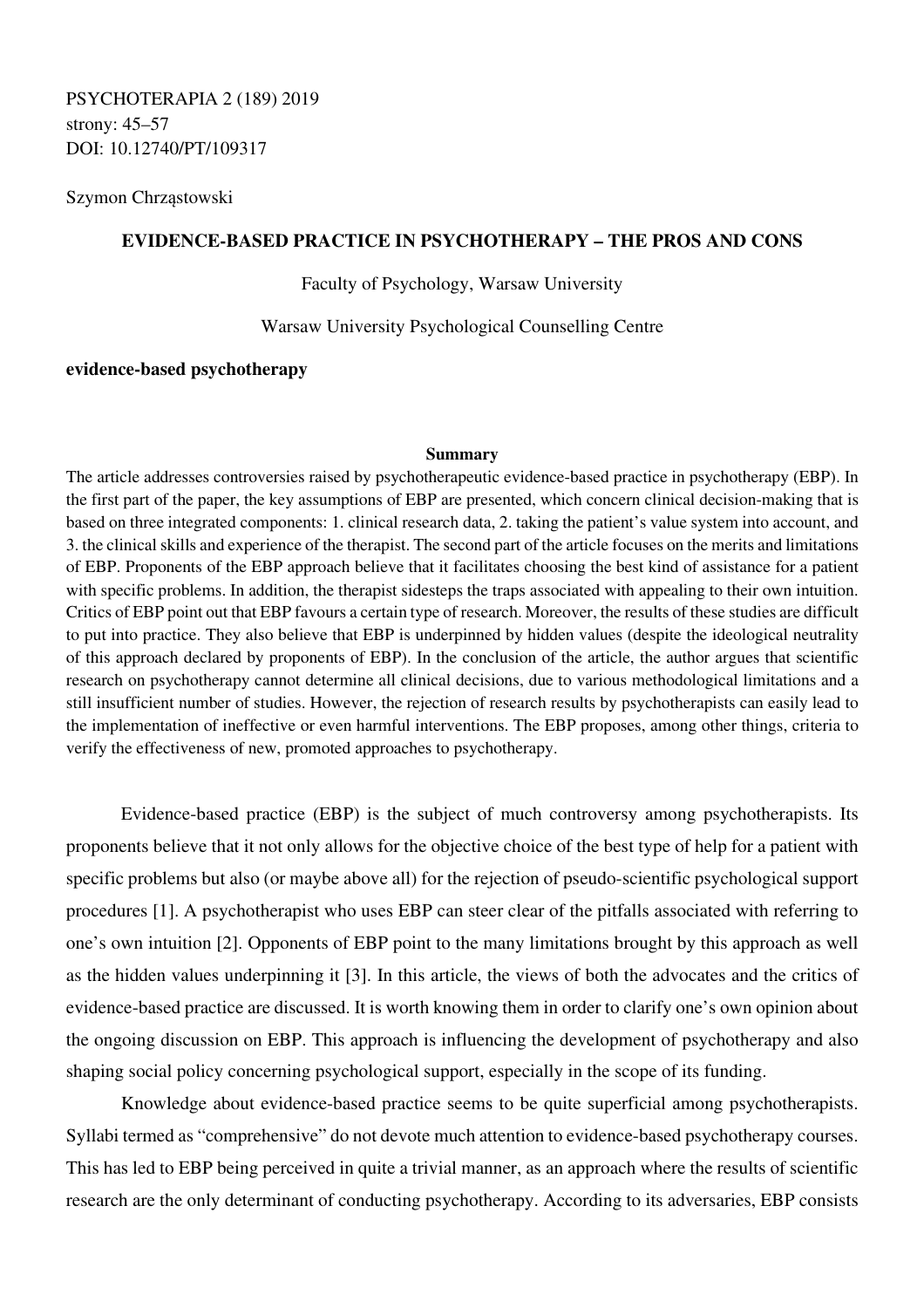of making use of "prescriptions for psychotherapy" [2], where the role of the psychotherapist is to implement them as faithfully as possible. Therapists usually reject such an approach to therapy. Thus, the aim of this article is to illustrate to the Reader what the assumptions of evidence-based practice are and how it can be useful for a psychotherapist, regardless of the theory they identify with. I will begin the deliberations by presenting the roots of EBP, derived from medicine.

### **The roots of evidence-based practice**

EBP has emerged from evidence-based medicine<sup>1</sup> (EBM), which began in the early 1990s. Gordon Guyatt, Professor of Medicine at the McMaster University in Canada, first coined the term EBM [2]. Evidence-based medicine was created firstly in opposition to academic medicine where the main emphasis is on basic research and, secondly, to casuistic and intuitive medicine where the physician's experience and intuition are key [4]. Psychotherapists also deal with the research of academic psychologists that often have little to no reference to practice. At the same time, many schools of psychotherapy refer to empirically unverified clinical concepts. In the diagnosis and conduct of therapy, the therapist's intuition and experience is a salient compass.

Making clinical decisions in line with evidence-based medicine requirements implies three integrated elements: 1) clinical research data, 2) the patient's value system and treatment preferences, and 3) the clinical skills and experience of the physician [2]. In literature, this way of approaching EBM is sometimes termed as the "three-circle model". According to Sackett and colleagues (1996), evidence-based medicine is "the conscientious, explicit, judicious, and reasonable use of modern, best evidence in making decisions about the care of individual patients. EBM integrates clinical experience and patient values with the best available research information" [quoted after: 4, pp. 9-10].

In medicine, the EBM approach has had such a substantial influence that there is talk of a paradigm shift in this field. However, the critics of EBM point out that this is an overstatement, as physicians, even before the EBM era, also referred to scientific evidence. According to the opponents of EBM, the basic assumptions in medicine have not changed [3]. However, physicians are now also expected to be able to assess the results of scientific research in terms of their correct execution, that is, the methodology. This is to help them in choosing the results that are reliable, thus, the ones that clinical decisions can, in effect, be based on. It was suggested that methodological standards applicable to research in medicine be unified [5].

A physician applying EBM principles is encouraged, in a sense, to act like a scientist, in other words, to first and foremost pose a research question (in this case, a question concerning the choice of treatment), then to search for the data needed to obtain the answer, assess the reliability of such data and, finally, to make a clinical decision. In making this decision, consideration is also given to whether the treatment whose

<sup>1</sup> There is no widely adopted, hence, uniform translation of the term "evidence-based medicine" in the Polish literature*.*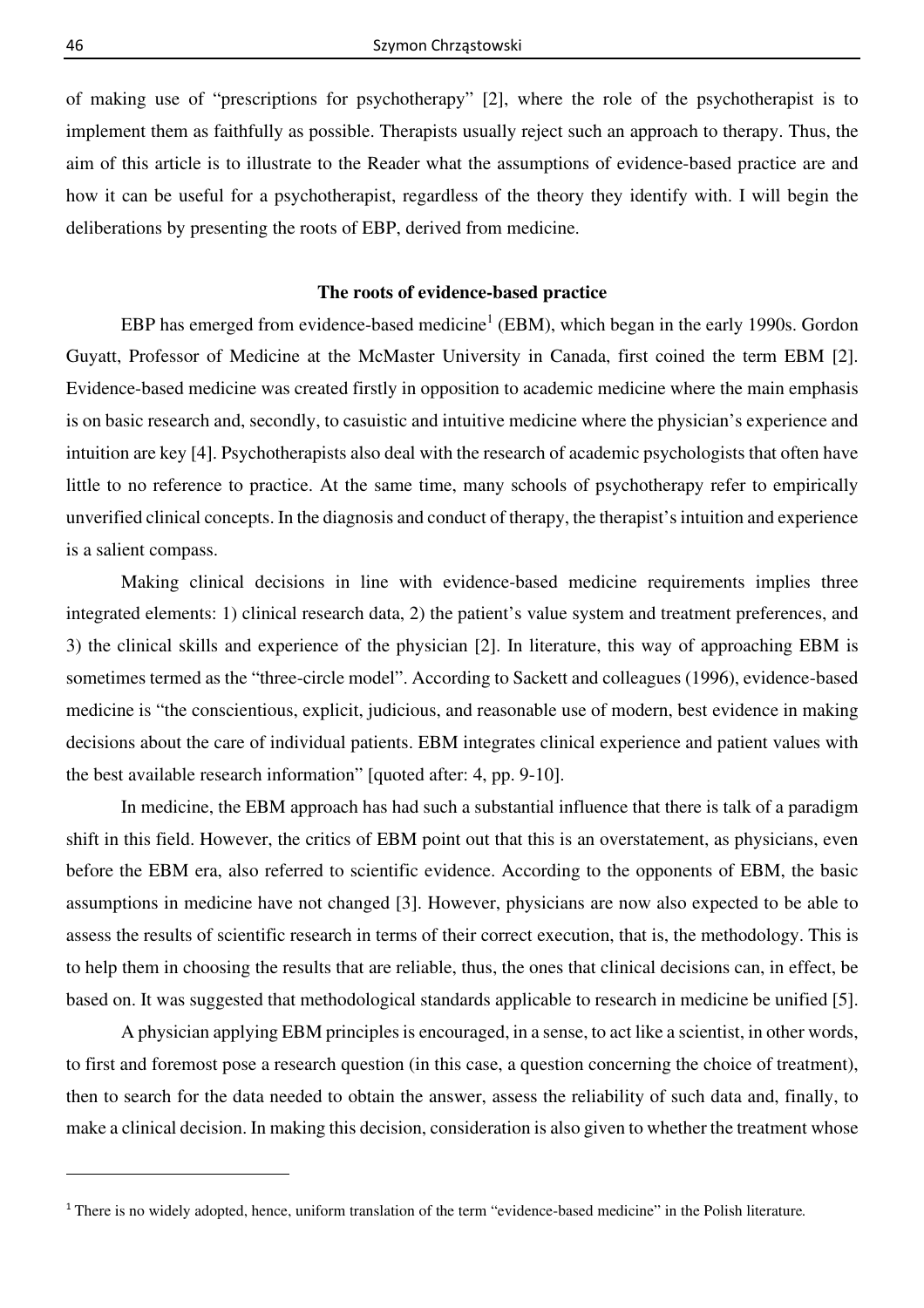efficacy was confirmed by research can be implemented for the given patient. This scheme is difficult to replicate in psychological practice if only because most therapists do not have access to databases of articles on psychology. This would also be time-consuming, considering that good psychotherapeutic practice also requires supervision and participation in training.

EBM gradually started affecting such fields as nursing, welfare services, public health, library science, and finally psychology (particularly here, emphasis is placed on evidence-based assessment). This has led to the creation of an interdisciplinary evidence-based practice model as an extrapolation of the classic EBM approach [2]. According to this interdisciplinary model, when deciding on an intervention, the following should be taken into account: 1) the best available empirical evidence from research, 2) the characteristics of the client (or relevant population in relation to which the intervention is being undertaken), and 3) the availability of resources, including the practitioners' skills and expertise, as well as the accessible infrastructure (e.g., skilled personnel or funds needed for the intervention to be carried out). This model also factors in environmental and cultural aspects that constitute the context for the clinical decisions being taken.

It is worth highlighting that evidence-based practice (EBP) is not a new school of psychotherapy but a certain way of thinking about therapy and its practice. The assumption underpinning this way of thinking is that the results of scientific research should be a significant but not the exclusive factor driving the clinical decisions taken by psychotherapists. EBP is sometimes wrongly identified with the cognitivebehavioural therapy (CBT) approach. This is probably because much of the research on psychotherapy is carried out within this approach. EBP, however, is not limited to just one school of psychotherapy. It rather endeavours to fulfil an integrating function, bringing together many approaches and emphasising their scientifically proven effectiveness.

#### **Scientific research data**

Although all the mentioned elements from the three-circle model are equally important, some are of the opinion that the research results should, first and foremost, determine clinical decisions. Lilienfeld [6] states that if the intuition of a psychologist tells him or her to choose intervention Y and they know that the results of properly conducted research confirm the effectiveness of intervention X, then the psychologist should side with this research evidence rather than his or her own intuition.

An evaluation of the reliability of a given treatment approach (particularly in the case of biomedical research) is carried out by reference to the hierarchy of information sources derived from scientific research − the so-called pyramid of scientific research data [2]. The best approaches to treatment were deemed those where the assessment of effectiveness was based on meta-analyses of many studies with randomisation, then, on randomised studies themselves and, subsequently, on non-randomised experimental research with a control group. Reviews of systematic observational studies and, finally, single and multiple case studies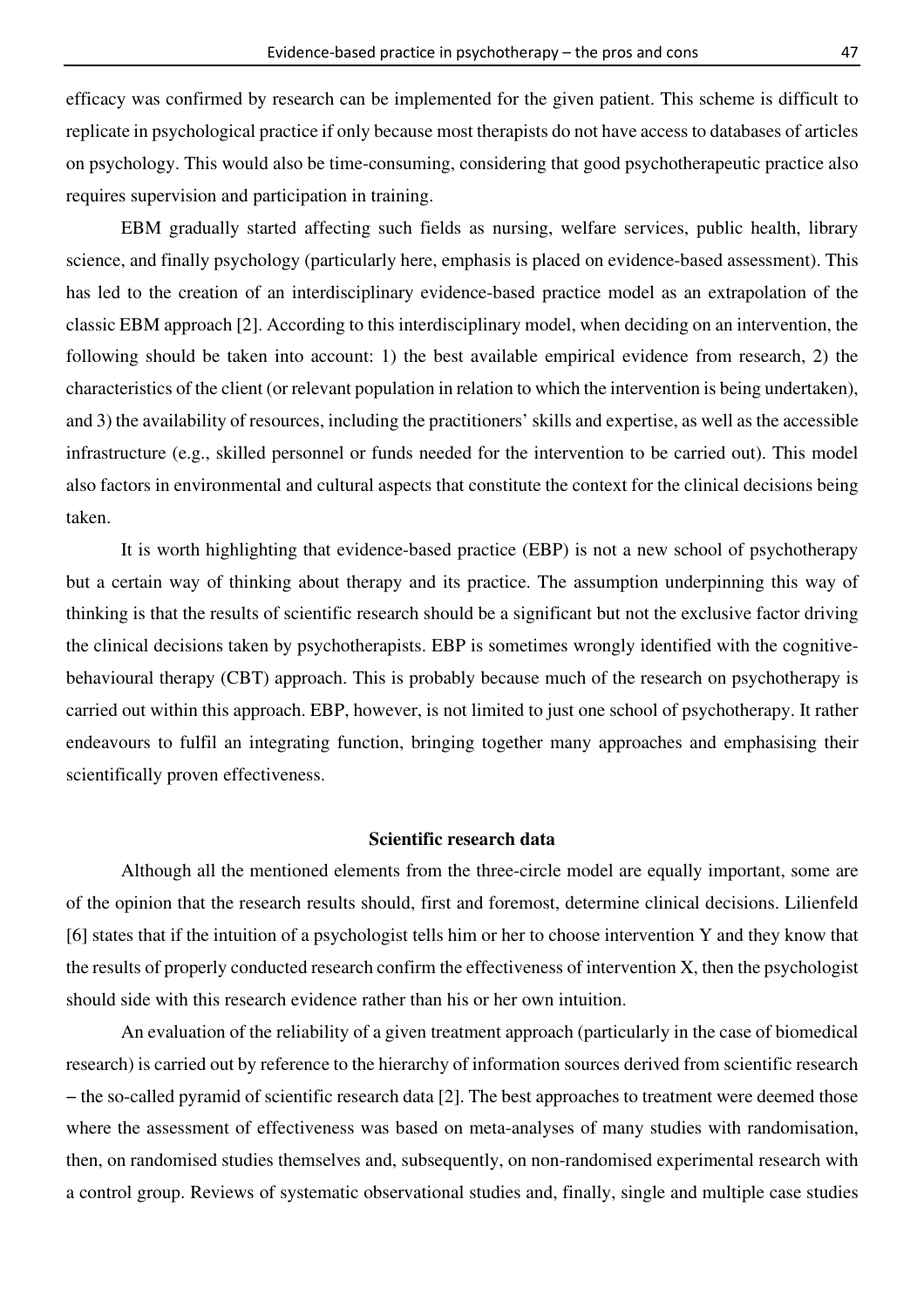are considered less reliable. The working group set up by the APA in 2005 to deal with evidence-based practice, the Evidence-Based Task Force, came to the conclusion, however, that although certain research regimes are better than others, it does not recommend the research hierarchy presented above as a way of choosing the most reliable results of studies on psychological assistance [2].

The "most reliable evidence of effectiveness" depends on the type of research question that was put. As an example, longitudinal studies are good in finding the prognostic value of a specific treatment approach. However, a different type of study is recommended if the problem concerns the context of a given intervention, thus, analyses of specific environmental factors in which the treatment is applied [2]. Case studies are at the bottom of the scientific research data pyramid, hence, in line with this approach, data concerning the effectiveness of treatment derived from case studies should be approached with the greatest caution. A case study is, however, a recognised research method where strict methodological criteria apply [7]. It may be an important source of data when analysing unusual and rare phenomena and when process analysis is particularly relevant like, for instance, the course of a specific therapeutic intervention.

### **The patient's preferences**

In line with the evidence-based practice approach, when making clinical decisions, a physician or psychotherapist also takes the value system of the patient and their preferences concerning the course of the psychotherapy into account. It is worth pointing this postulation out because it is a clear detraction from the paternalistic model of the patient-physician relationship towards a partnership model. The paternalistic model is deeply rooted in medicine as it goes back to Hippocrates [8]. The years 1980–1990 were a period of particular criticism in medicine of this approach and of emphasising the value of the patient's autonomy. In evidence-based medicine, the privileged position of the physician is not entirely abandoned (this is impossible due to their very nature, where they possess the knowledge on the aetiology of diseases and the best treatment approaches). However, the physician should at least take the patient's perspective into account when planning treatment, namely, what is important to the patient and what treatment-related goals they have. Health may sometimes take on a different meaning for the patient than it has for the physician. The patient may expect an improvement in their well-being or quality of life, but not necessarily to be healthy in the way that a physician would understand it.

Psychotherapy, which of course grew out of medicine, initially adopted its paternalism but in a somewhat more moderate version. With the dawn of post-modernism in psychotherapy came widespread criticism of the expert attitude of a psychotherapist, pointing to its multiple constraints and calling for the therapeutic relationship to be more symmetrical in nature [9]. By way of example, in narrative therapy, the term "psychotherapist" has been abandoned and replaced by "consultant". Contemporary schools of psychotherapy approach the issue of paternalism in different ways, generally rejecting its radical version,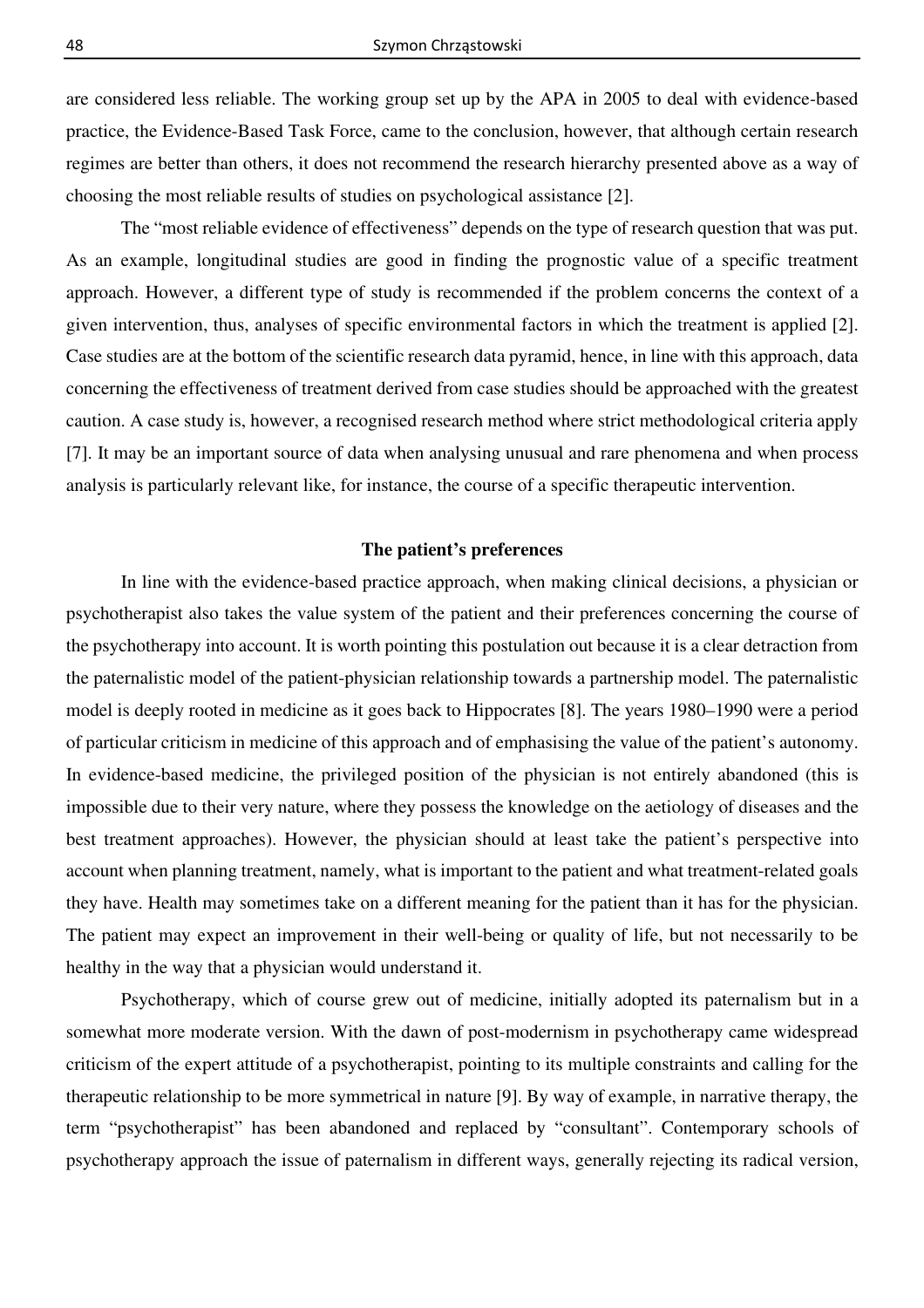in favour of a contractualistic model where the type of relationship between the therapist and the patient is negotiated and regulated through this very contract [8].

Contrary to common misconceptions, a psychotherapist working according to EBP guidelines is not guided solely by research findings in deciding on the type of assistance but also takes the patient's perspective into account<sup>2</sup>. Clinical decisions are taken together (shared decision-making), which results both from ethical and socio-political premises, as well as from the fact that a shared decision-making process is linked to better therapy outcomes [11]. Thanks to this, the patient gets more involved in the therapy and, being able to understand its course, he or she can better cooperate with the physician or therapist.

The psychotherapist should also consider the impact of the patient's socio-cultural context on the interventions undertaken by him or her [12, 13]. Studies on the effectiveness of a given therapeutic approach are conducted on a specific group of people. The same therapeutic approach does not have to be equally effective for a different group of persons as the study group in terms of certain socio-demographic characteristics. The findings of some studies indicate that the cultural competences of the psychotherapist may have a bearing on the success of the psychotherapy [14].

EBP truly does refer to statistical methods but this does not mean that it loses sight of individual patients. The outcome of the study demonstrates that the implementation of a certain approach to treatment will, in all likelihood, be of benefit to the patient. Of course, this does not guarantee that a given intervention will definitely be effective for a specific patient. Treatment always has to be tailored to the specific case. In medicine, reference is made to a personalised approach (personalized medicine), where the treatment approach is tailored to the specificity of the given patient [15].

### **Clinical experience**

The role of clinical experience in making therapeutic decisions seems to be particularly controversial. Experience is usually accorded too big a role, as demonstrated by the research findings on its significance in therapeutic decision-making (a closer examination of this issue can be found in [16]). On the other hand, it is difficult to negate the role of experience: putting it contradictiously, regardless of the research outcomes, we will still want to consult them with a more experienced practitioner (provided that they have not succumbed to routine).

The certain enigmaticity of the "experience" category became the focus of research in terms of what it comprises. Instead of this category, the proponents of EBP suggested that focus should be placed on the specific skills of the therapist that can be operationalised more easily. Those include the following: 1)

<sup>&</sup>lt;sup>2</sup> It is worth pointing out, for instance, that in the book by Mariusz Grabowski and Andrzej Cacko [10] devoted to EBM, patient's preferences have not been discussed at all.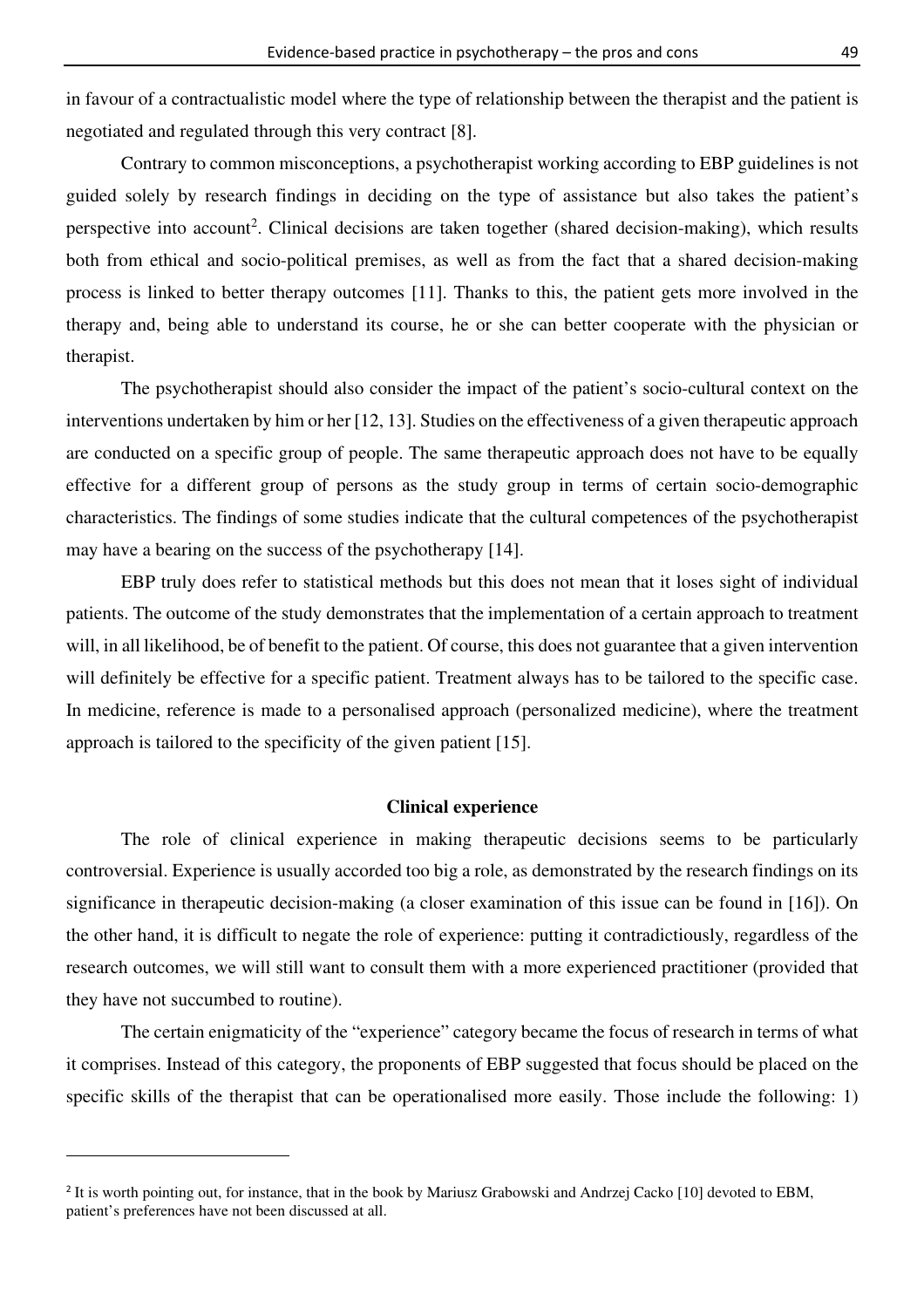diagnostic, 2) communication and entering into cooperation, 3) motivating the patient and selecting and applying appropriate therapeutic interventions, and 4) specific skills relating to the implementation of the principles of evidence-based practice. The latter are built on the therapist's ability to correctly phrase questions<sup>3</sup> concerning the therapy conducted by her or him, collect available data allowing an answer to be reached, evaluate such data in terms of their reliability, agree the type of intervention with the patient, and analyse any potential changes or possible modifications to the treatment programme [2].

The psychotherapist cannot be a hostage to the outcomes of research. This would lead to them being reduced to an object, thus, losing interest in conducting the therapy or in the very patient. If the psychotherapist becomes disinterested, there is a much greater risk of them making a mistake as they are no longer in tune with the patient, attentively listening to them. A psychotherapist who is disinterested in the patient loses his or her neutrality. This has a negative impact on the quality of the therapeutic relationship. Studies have shown that this relationship is a key factor driving therapy success [17, 18].

The assumptions of evidence-based practice factor in the autonomy of the physician/therapist. This is not an absolute value as, on the one hand, it is limited by the autonomy of the patients themselves and, on the other, by research results. According to the assumptions of EBP, the perspective of the patient is also significant but it is only one of the three factors that are taken into account when making clinical decisions.

### **Pros of EBP**

The supporters of a scientific data-based approach claim that it allows them to answer the question of what type of therapy is going to be most effective (or effective at all) in the case of a specific patient with given types of problems. In this sense, EBP is the best possible way to secure the good of the patient as it helps in the avoidance of harmful or ineffective therapy methods. Lilienfeld [6] refers to results of research indicating that only about 20% of persons with clinical depression are given the most optimal treatment, whereas 2/3 of patients diagnosed with Autism Spectrum Disorder are participating in therapies with no scientific grounds. A similar situation is probably occurring in the case of other mental disorders. According to Lilienfled [6], this stems from the fact that therapists are not guided in their work by the findings of scientific research, thus, putting their patients unnecessarily at risk.

A psychotherapist who is guided by EBP guidelines − as has been signalled earlier − can potentially avoid the pitfalls associated with relying on their own experience and intuition [1]. Clinical decisions are not dictated by the values that the psychotherapist follows, often unconsciously. The psychotherapist's preferences as to the type of assistance that can be given are of secondary importance because what is key is whether or not scientific research confirms the effectiveness of a given method of treatment. To put it

<sup>&</sup>lt;sup>3</sup> This is a question about what type of therapeutic intervention to apply in the case of a given patient with specific types of problems.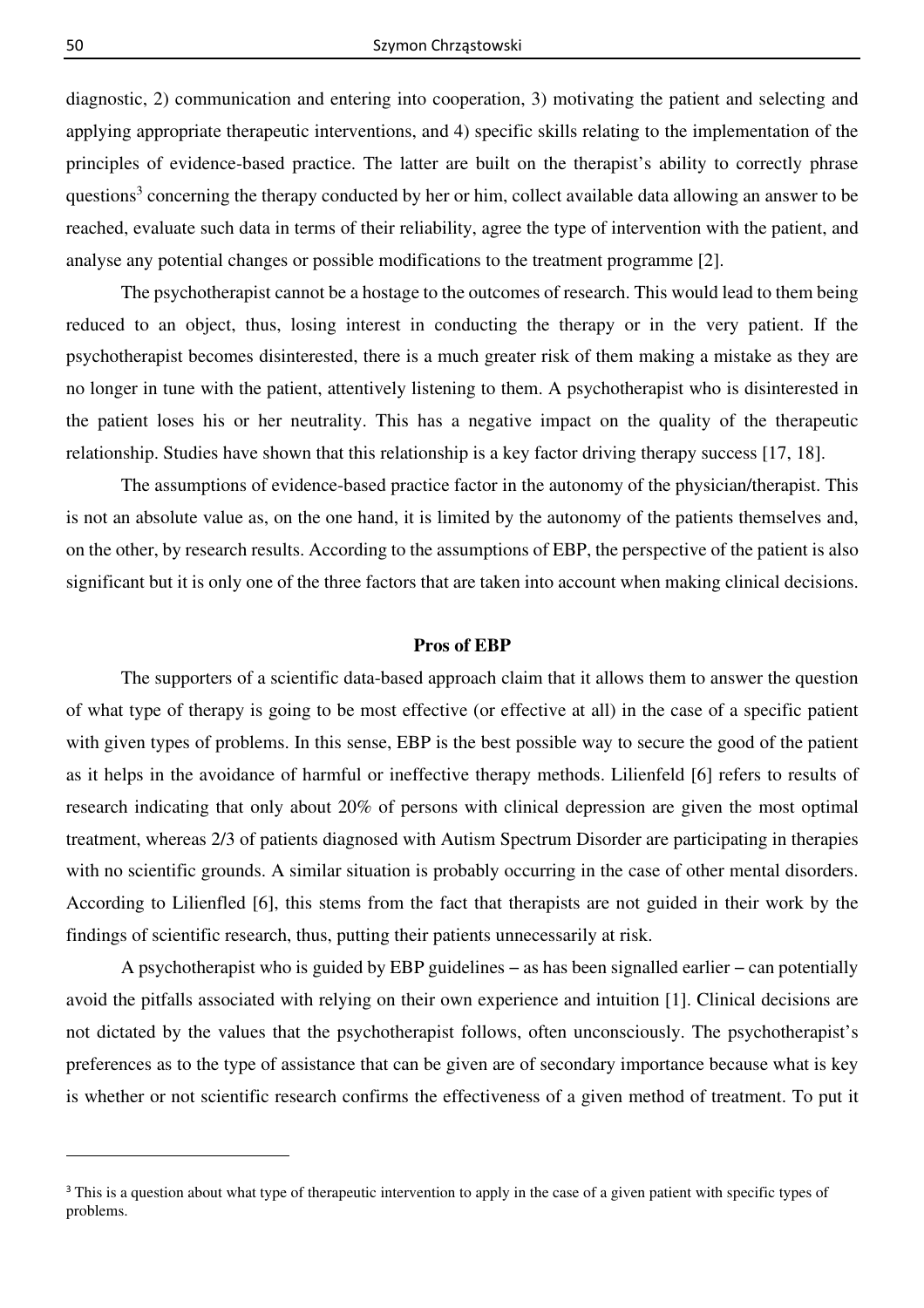differently, if a psychotherapist is working in conformance with the assumptions of school X, they will then apply the methods recommended by that school to treat his or her patient and not the methods that had scientifically confirmed effectiveness. Even the very choice of a school of psychotherapy by the psychotherapist is a way of embracing certain values that underpin a given approach. Looking at it from this angle, EBP is an approach that is free of these types of burdens.

EBP also allows the best decisions to be taken from an economic point of view. The financial resources allocated to psychological assistance are generally meagre, hence, it is imperative that they are managed in the most efficient way. EBP proposes a clear schema according to which money can be allocated to a given type of therapy, where approaches with the greatest probability of being effective in treating a given type of disorder are classified as worth funding. The effectiveness of treatment is determined by research. Such a criterion is clear and not vitiated by the personal preferences of social policy decision-makers. Even if we agree that studies on the effectiveness of psychotherapy are in many approaches complex, empirically confirmed methods of therapy do give a higher assurance of effectiveness.

This, however, creates the risk that all the methods of therapy that have not yet been fully scientifically confirmed as effective, would not be reimbursed. This would lead to a situation where many patients would be completely deprived of psychological care (also in cases where there has been no research on a given method of therapy, which of course does not have to mean that a given method is ineffective). Allocating funding exclusively to EBP should, therefore, go hand in hand with an efficient grant system for studies on the effectiveness of different types of therapy. Without this condition being met, the principle of financing EBP would become a camouflaged way of making spending cuts on psychological assistance.

It is more difficult to contend with the next point made by supporters of EBP, namely, that it teaches critical thinking. New approaches in psychotherapy are constantly appearing and quickly gaining advocates. A psychotherapist has to learn to differentiate between which of them are effective and which are widely promoted only due to a good marketing strategy. Assessment criteria have been developed within EBP to help psychotherapists in such decision-making processes. A modern psychotherapist (just like a physician, in fact) has to be able to assess the reliability of constantly appearing new methods of treatment and research intended to confirm their effectiveness. Psychotherapy is, of course, a vast market of services that are governed by economic laws, similar to the medical market. The latter is a prime example of how easy it is to promote "methods of treatment" of questionable value like, for instance, homoeopathy, application of so-called laevorotatory vitamin C, or treatment with structured water. The same applies to psychotherapy: after all, what is the difference between structured water and the "knowing field"<sup>4</sup>? Psychotherapy is a service that is being sold, which is why it also is subject to various economic laws.

<sup>4</sup> According to Hellinger, a person who is symbolically put in the place of a patient's family member has the same feelings as the person they represent, even though they do not know the patient. The knowing field enables this representation. However, the concept of a knowing field lacks a scientific basis.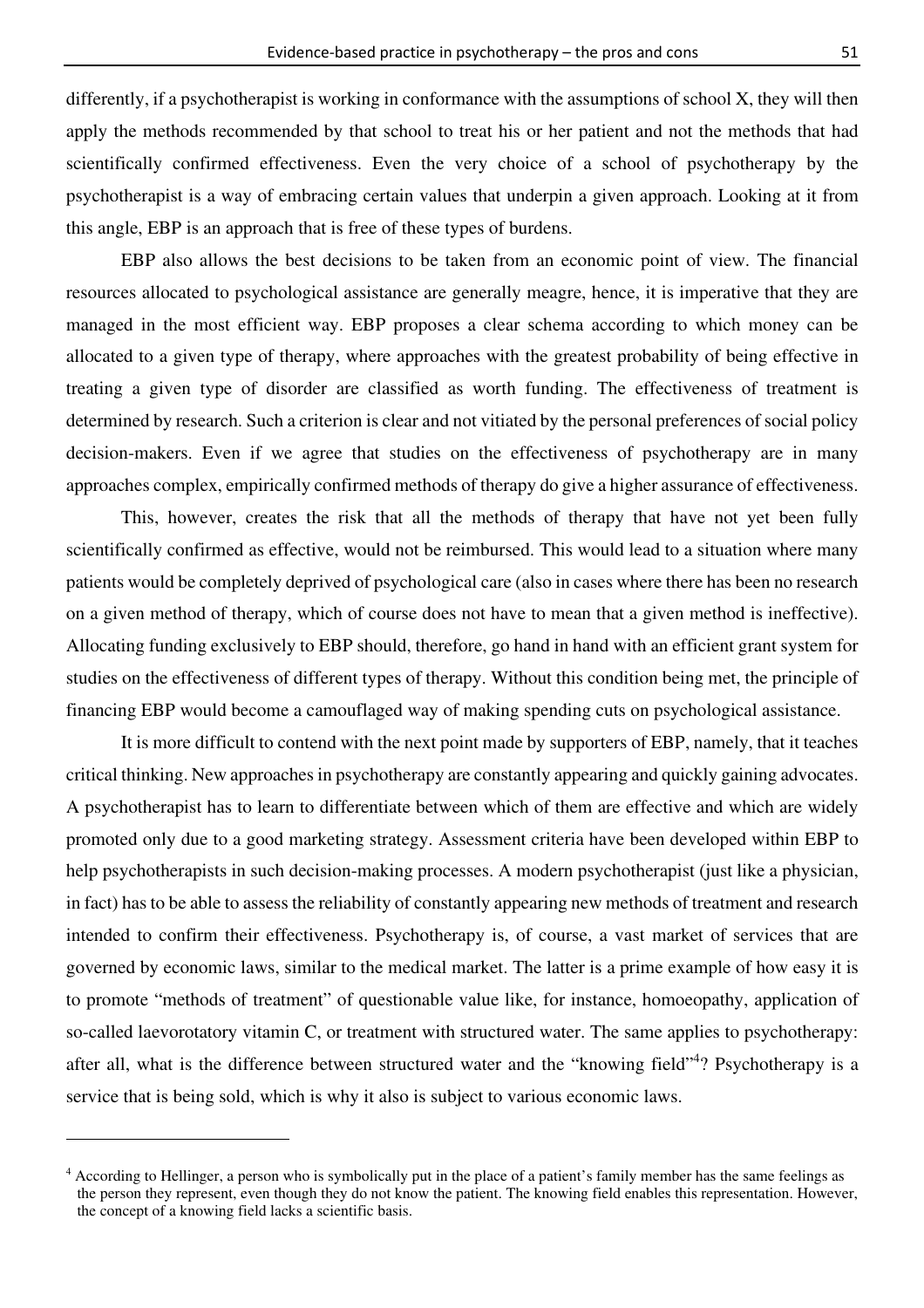### **The psychotherapists' approach to EBP**

Research on psychotherapists' approach to EBP has brought interesting results. Most therapists actually appreciate the values of research findings but do not implement them into their practice. In planning a therapy, they mainly build on the indications of their preferred school of psychotherapy, the advice of their supervisor, intuition, and their own experience [19]. The most sceptical towards evidence-based methods are therapists who were trained before the emergence of EBP, therapists who are at the start of their psychotherapy training, and those believing in the role of clinical intuition.

Why is it the case that therapists appreciate the value of scientific research but fail to harness it in their practice? Let us start from how research findings are communicated. Many scientific articles are written with a hermetic language and their conclusions are presented in a manner preventing practitioners from benefiting from them in their practice. Thus, science is not popularised enough: not in the sense of popular science articles but publications intended specifically for practitioners and experts, presenting research findings in the context of the possibilities for their application.

Lilienfeld and colleagues [19] also point to other causes for such scepticism towards EBP among therapists. Firstly, there is always resistance to change, and EBP does exactly this by introducing new standards that therapists have to get accustomed to. Therapists also carry various misconceptions about EBP. They falsely believe that a psychotherapist trained in EBP is reduced to a person that has to faithfully fulfil strictly defined procedures. EBP does not, however, require strict adherence to textbook guidelines. These guidelines only provide guidance as to how to conduct therapy, and should be approached flexibly. Still other psychotherapists raise the allegation already mentioned earlier that EBP refers to statistical methods, while there are no "statistical patients". Lilienfeld [6], however, gives a counter-argument, namely, that the population of patients is, surely, made up of individual people. In order to demonstrate that probability theory on which statistics is based does, in fact, play a role in the decision-making process of each and every individual (even in the opponents of statistical methods), the author gives the following example, which was borrowed from Paul Meehl<sup>5</sup>. A person playing the game of Russian roulette has two revolvers to choose from: the first has a magazine loaded with four bullets with one empty chamber, and the second has one bullet and four empty chambers in the mag (ibidem). If the rules of probability calculation were indeed irrelevant to individual persons, it would not matter which of the revolvers the person playing Russian roulette would choose.

<sup>5</sup> Paul Meehl was a clinical psychologist, author of many publications on the methodology or research, the philosophy of science, and the generic causes of schizophrenia or methods of arriving at diagnoses.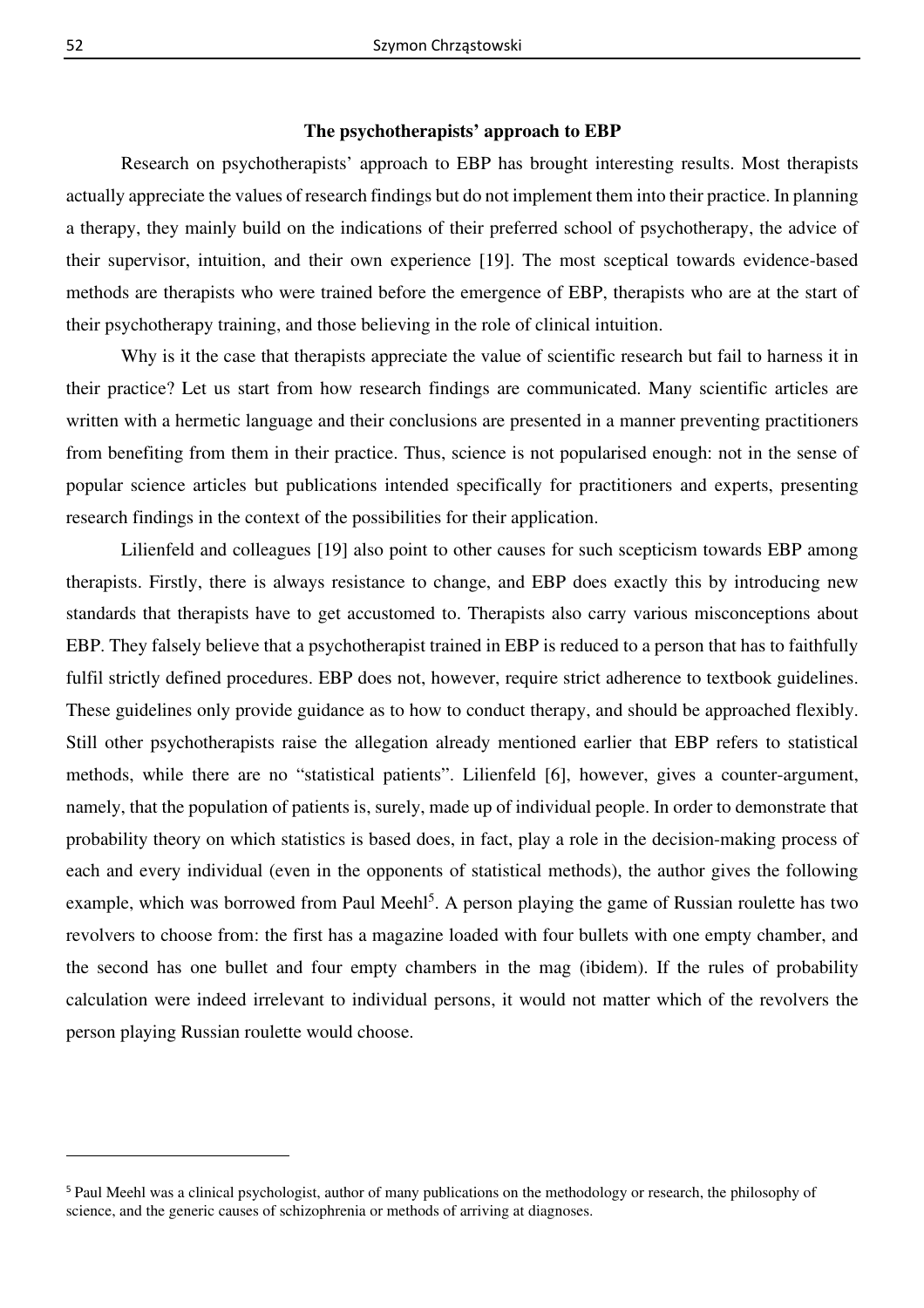### **Critique of the EBP approach**

At least three main arguments against EBP can be identified. The first concerns the methodology of research [20]. Studies conducted within the EBP current adopt a simplified model of the mechanisms of mental illness and the changes occurring as a result of psychotherapy. EBP favours approaches where the studied phenomenon can relatively easily be operationalised in the form of variables. Medical research is often based on biomarkers, thus, any analogy to research on psychotherapy is unfounded. Theoretical constructs within psychotherapy are difficult to analyse empirically and require different research methods that not only refer to quantitative but also to qualitative research.

It seems that EBP relies too heavily on research findings and pays too little attention to the theories underpinning it. Every well-conducted study refers to theory [1]. It is theory that explains what works in psychotherapy and why it works, while empirical research is tasked with merely verifying this. We may use the metaphor that empirical studies are tools. Every tool, however, has certain limitations when applied. Imperfections in the manner a study is conducted (thus, in the manner the tool is used) do not mean that a theory is fallible. Are we not erring in rejecting a theory just because it is difficult to verify its assumptions?

EBP research is criticised for its low external validity. Effective methods that stand up to tests in laboratory conditions turn out to be much less effective in clinical practice, where there are several uncontrolled factors at play. If the study is to meet high methodological standards, it should ensure a high internal validity<sup>6</sup> that, in turn, as Brzeziński [1, p. 445] pointed out, makes it "unreal", "artificial", and "of a strongly reduced external value". In contrast, low external validity calls into question the value of the results obtained. Research is also conducted on homogeneous groups of patients (usually in terms of the type of reported symptoms). It is difficult to find a group of patients in clinical practice that would have homogeneous, consistent symptoms.

Methods that are helpful to patients with specific types of disorders are promoted within EBP. There are excellent textbook series for practitioners, published around the world (e.g., the Hogrefe series: *Advances in Psychotherapy – Evidence-Based Practice*). These textbooks, however, are based on a nosological division of mental disorders. Perceiving the value of such an approach, one should bear in mind that classifications of therapeutic methods according to medical diagnoses are less useful when it comes to many different problems. This is because patients often reach out to therapists also to seek various kinds of advice concerning coping with various types of "life's difficulties", and not with specific mental disorder symptoms. EBP turns out to be much less useful when it comes to dealing with such problems. In the case of the difficulties and challenges of life that elude medical classification, there often is insufficient evidence

<sup>&</sup>lt;sup>6</sup> Internal validity refers to the extent to which a study is free of distortions like, e.g., linked to the way the study is organised or to its course [21].

External validity is "the extent to which the results of a study can be generalised to and across various populations, situations, and conditions" [21, p. 37].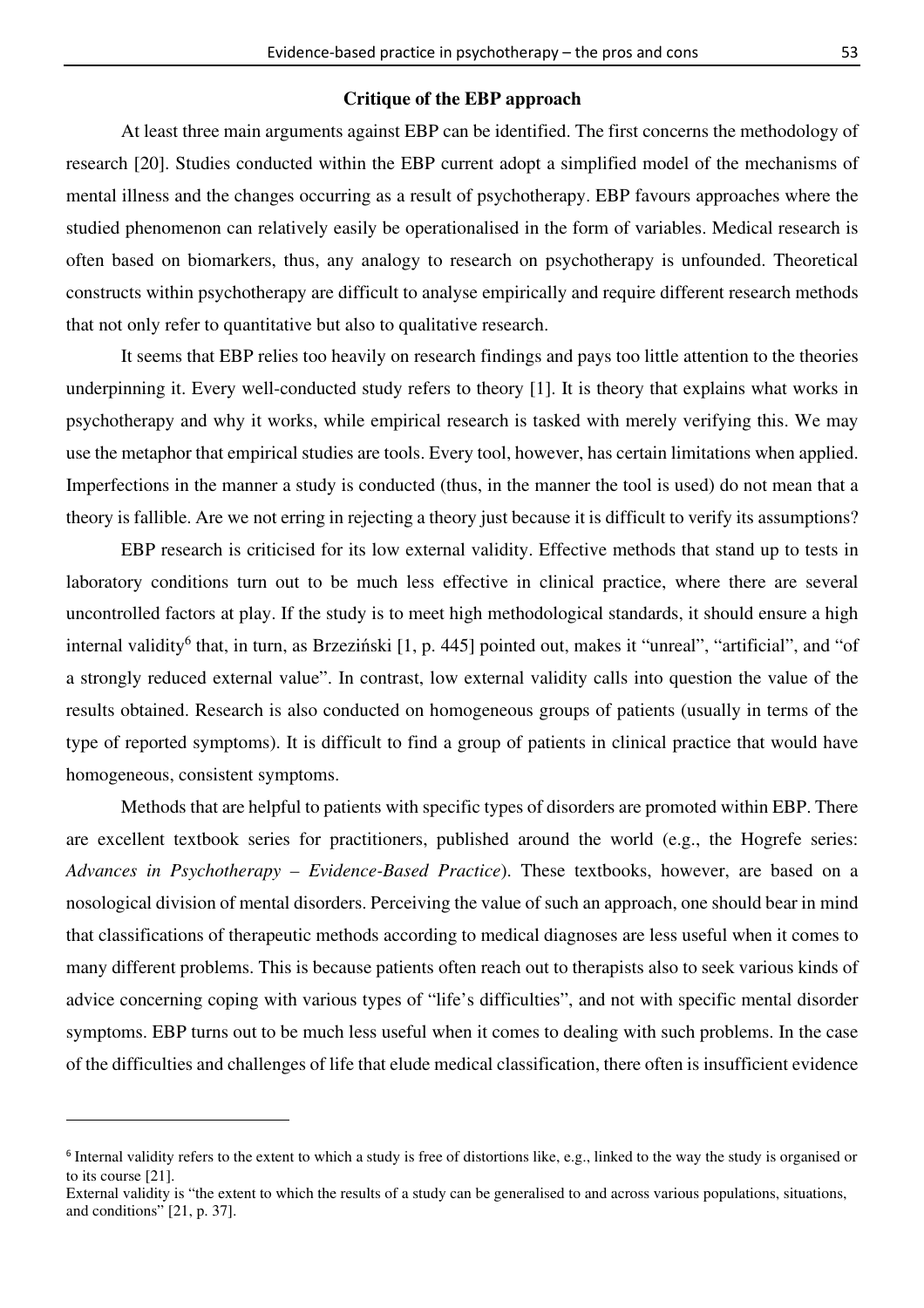for the effectiveness of therapy (e.g., due to it being more difficult to operationalise variables). It is also worth bearing in mind that non-specific factors are a significant element of psychotherapy and these elements may stimulate change, despite the lack of documented effectiveness of the given approach to therapy [17, 18].

The second group of criticism of EBP refers to the seemingly neutral worldview of this approach. Its proponents believe that when guided by research results in clinical decision making, a psychotherapist maintains complete impartiality. His or her worldview exerts no influence whatsoever on their choice of treatment. However, the results of each study rely on interpretation, and how they are interpreted depends − at least to a certain degree − on the views of the person analysing the research findings. Regardless of the declared neutrality, we may always consider who and why has put such a research question, why a given theoretical perspective has been chosen when planning research, as well as why a specific method and not another one has been chosen to interpret the results [3]. There is also always a certain grant allocation policy that refers to specific values behind the funding of scientific research (including the field of psychotherapy).

A reference to science is also intended to authenticate a given approach. EBP, as Schedler [20] contends, has nonetheless become a marketing slogan facilitating the sale of a given product (in this case, a therapeutic approach). The opponents of EBP immediately expose themselves to the allegations of chicanery as it is difficult to dispute "evidence" (whatever that would mean). The proponents of EBP have appropriated to themselves the term "scientific evidence", thereby automatically putting their opponents on anti-scientific positions in the ongoing debate.

As Józefik [22] notes, psychotherapy also is a cultural discourse, as it stems from culture and forms its integral part. This is because psychotherapists always belong to a specific culture, hence, everything they do always, inevitably, relates to it. Thus, research on psychotherapy is, in the same way, not free of the impact of the socio-cultural context. Hence, evidence-based practice cannot be neutral in relation to values. Values such as pragmatism, utilitarianism, and neoliberalism seem to lie at the base of EBP [3]. In fact, we may risk the claim that the very choice of the profession of a psychotherapist is indicative of advocating specific values. After all, it is difficult to imagine a psychotherapist who does not value dialogue, cooperation, or caregiving.

Those that challenge EBP point out that psychiatry is sometimes treated as a medical pariah, hence the great importance attached by some of its representatives to qualifying it as "scientific" [3]. This applies even more to psychotherapy, which is not a science [22]. EBP brings psychotherapy close to the standards accepted in science (especially in life sciences), which, for some, is a synonym of its higher value (since we hold everything "scientific" in particularly high regard and place our trust in it). EBP is to raise the stature of psychotherapy and give psychotherapists the sense that they are "equal partners" of somatic medical practitioners. Thus, a hidden, although certainly not the most important or only aim of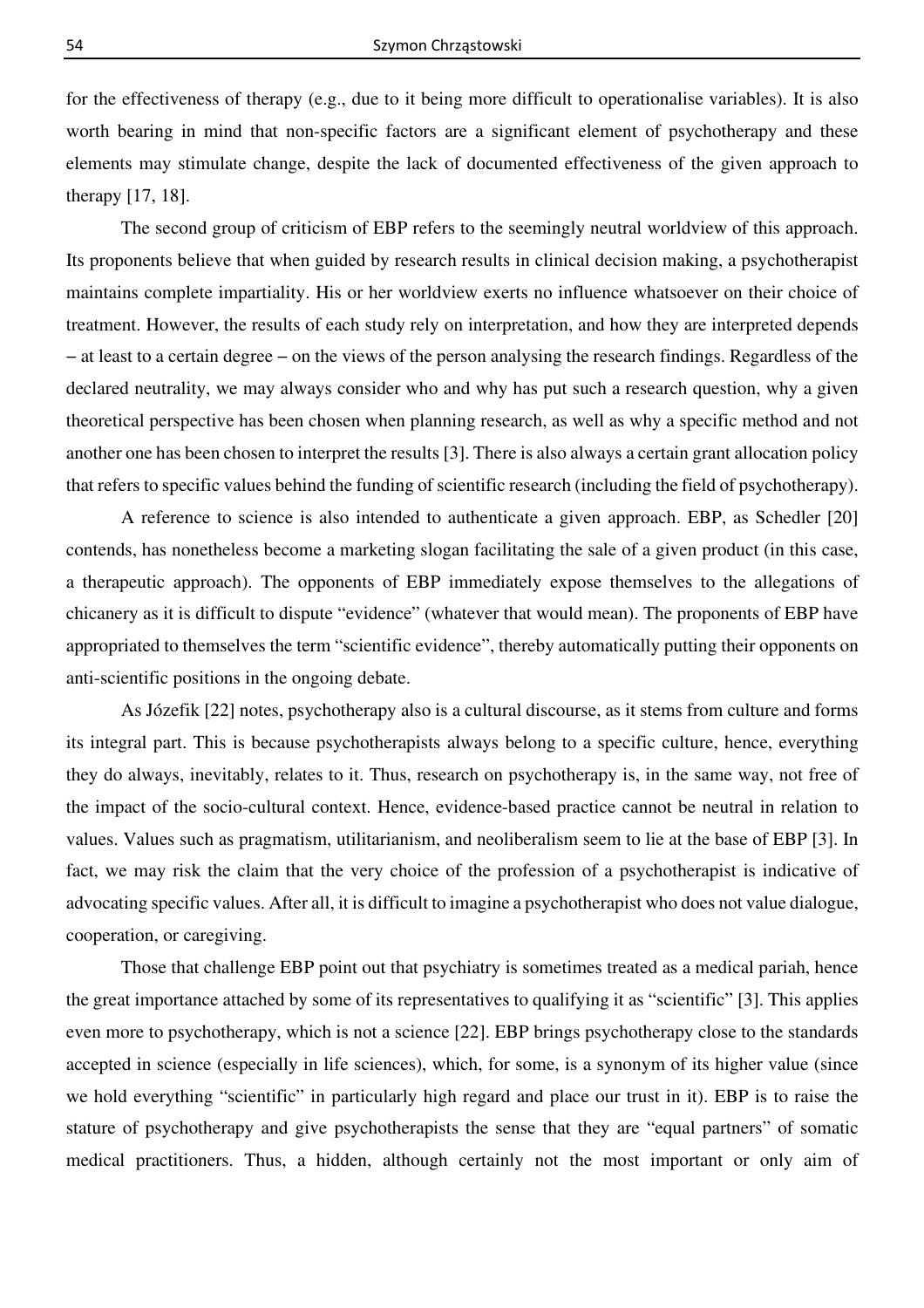implementing EBP, may be raising one's own prestige in the eyes of other representatives of the medical sciences.

Styła [23] advances yet another argument, which is especially important as it is supported by research findings. He asserts that the best results of psychotherapy cannot be improved and the introduction of scientifically-based therapy does not increase the effectiveness of psychotherapy on the whole. A comparison of the results of meta-analyses on the effectiveness of psychotherapy over the years reveals that the effectiveness of therapy does not, in fact, increase at all. This author [23], therefore, argues that it is not so much searching for new methods as paying more attention to the development of interpersonal skills of the therapist that will improve the effectiveness of psychotherapy.

# **Conclusions**

EBP has, undoubtedly, become a too significant current in psychotherapy for it to be treated as a marginal phenomenon. The discussion pertaining to this current is important and valid as it paves the way to making conscious, responsible decisions in psychotherapy. A psychotherapist who rejects the assumptions of EBP is not acting unethically (as some proponents of this approach would deem.) What is unethical is the rejection of EBP that results from ignorance and lack of knowledge, and not from a conscious questioning of the assumptions underpinning this approach to therapy. Evidence-based practice, as has been emphasised numerous times in this article, is sometimes erroneously confused with an approach that refers only to the results of empirical research, being insensitive to the specificity of the patient and the socio-cultural context from which he or she has evolved, and with an approach that is restricts the autonomy of the therapist.

EBP confronts psychotherapists with important questions concerning the criteria that should be set in order to render a given type of therapy as verified and effective. New therapy approaches are constantly on the rise, the proponents of which *ex cathedra,* based solely on their personal experience, claim that the school of psychotherapy promoted by them is effective, or also refer to single studies that allegedly confirm this effectiveness. In so much as the *explicit* statement: "I believe that my therapeutic approach is beneficial to patients" can be acknowledged as acceptable since the psychotherapist clearly emphasises her/his point of view, the very fact of making reference to random research and making inferences based on their general conclusions has to be deemed bad practice. Therefore, it truly is worth giving the criteria, according to which a new type of therapy can be recognised as effective, much more careful thought and attention. This particularly concerns publications in scientific journals for practitioners, but also psychotherapy training. Not enough attention is paid during their course to the careful examination of research findings. This can also be put down to the fact that even the persons conducting the training consider discussions on the results of research on the effectiveness of psychotherapy within given schools to be of secondary importance.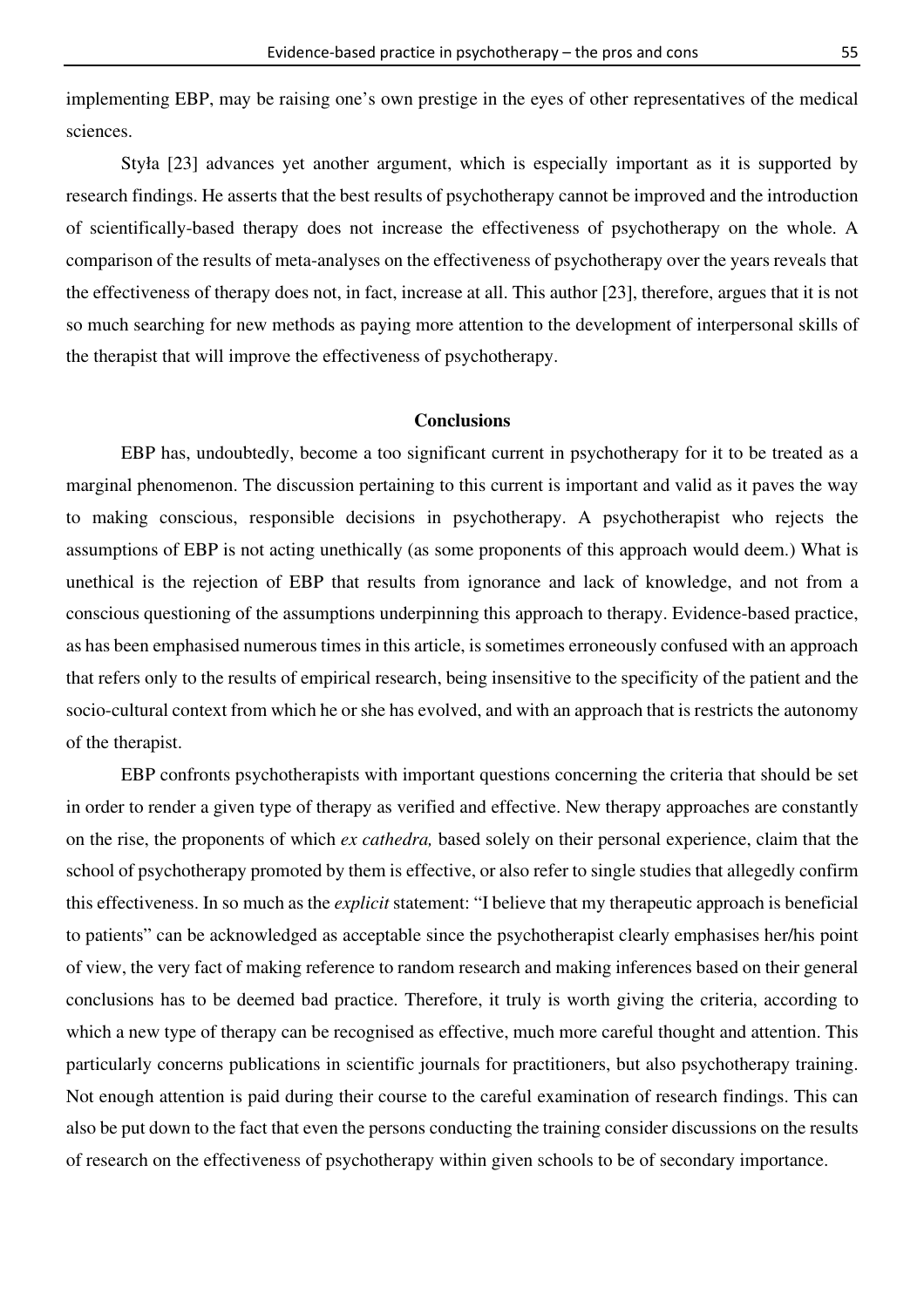Yet another controversial issue that psychotherapists are confronted with when dealing with EBP concerns informing the client/patient about the fact that the effectiveness of the proposed method of therapy has not yet been fully confirmed by results of empirical research. When taking any medicine, a patient is always informed by the manufacturer of its action and side-effects. What is more, the patient knows that the medicine has been scrupulously analysed within clinical trials (which does not exactly always guarantee the safety and efficacy of its action). This is not the case when it comes to psychotherapy, however. Carelessness in offering unverified therapeutic methods sometimes reaches inadmissible levels. One may assume that the same therapists who promote such methods would not agree to take untested medicines or medication offered by a physician, taking only his word for it. The question is, therefore, how to inform the patient of the effectiveness of therapy so as to, on the one hand, reinforce their motivation to take part in the psychotherapy and, on the other, clearly discuss the pros and cons and limitations of the type of assistance offered to them.

Research on psychotherapy and, more broadly, on various kinds of mental and interpersonal mechanisms is, undoubtedly, incredibly complex. This complexity, however, often becomes too easy an excuse to abandon research altogether. Illusory is the claim, which itself results from superficial knowledge, that scientific medical research focuses on phenomena that are simpler to analyse. Social studies currently offer complex research agendas, harnessing both quantitative and qualitative methods [24]. This allows increasingly more complex research questions to be answered. It is also worth noting that research in psychotherapy and on psychotherapy is not just the concern of scientists alone. On the contrary – such studies should be of prime interest to psychotherapists themselves and it is they who could constitute a strong pressure group insisting on such research being carried out.

I will end these deliberations on evidence-based therapy with a question: How can the results of scientific research be incorporated without losing the individual approach to every client/patient and their problems? This question refers to yet another one that was posed by Józefik [22, p. 743], namely: "Is it necessary for psychotherapy to be a science?" During a session, psychotherapists create the space for their patients to reflect on themselves, their own life, and their relationships with others. There is also room in psychotherapy for both scientific research, the results of which support the selection of effective therapeutic methods, and reflections on the individual patient. Going back to Józefik's question [22]: it is not necessary for psychotherapy to be a science but psychotherapists also cannot ignore science, otherwise, psychotherapy will stop developing and will become a museum of ideas that have been excluded from science.

# **References**

- 1. Brzeziński J. O osobliwościach metodologicznych badań naukowych i diagnostycznych prowadzonych przez psychologów klinicznych. Roczniki Psychologiczne 2016; 19 (3): 437–452.
- 2. Spring B, Neville K. Evidence-based practice in clinical psychology. W: Barlow DH, red. The Oxford handbook of clinical psychology. Updated edition. Oxford: Oxford University Press; 2011, p. 128–149.